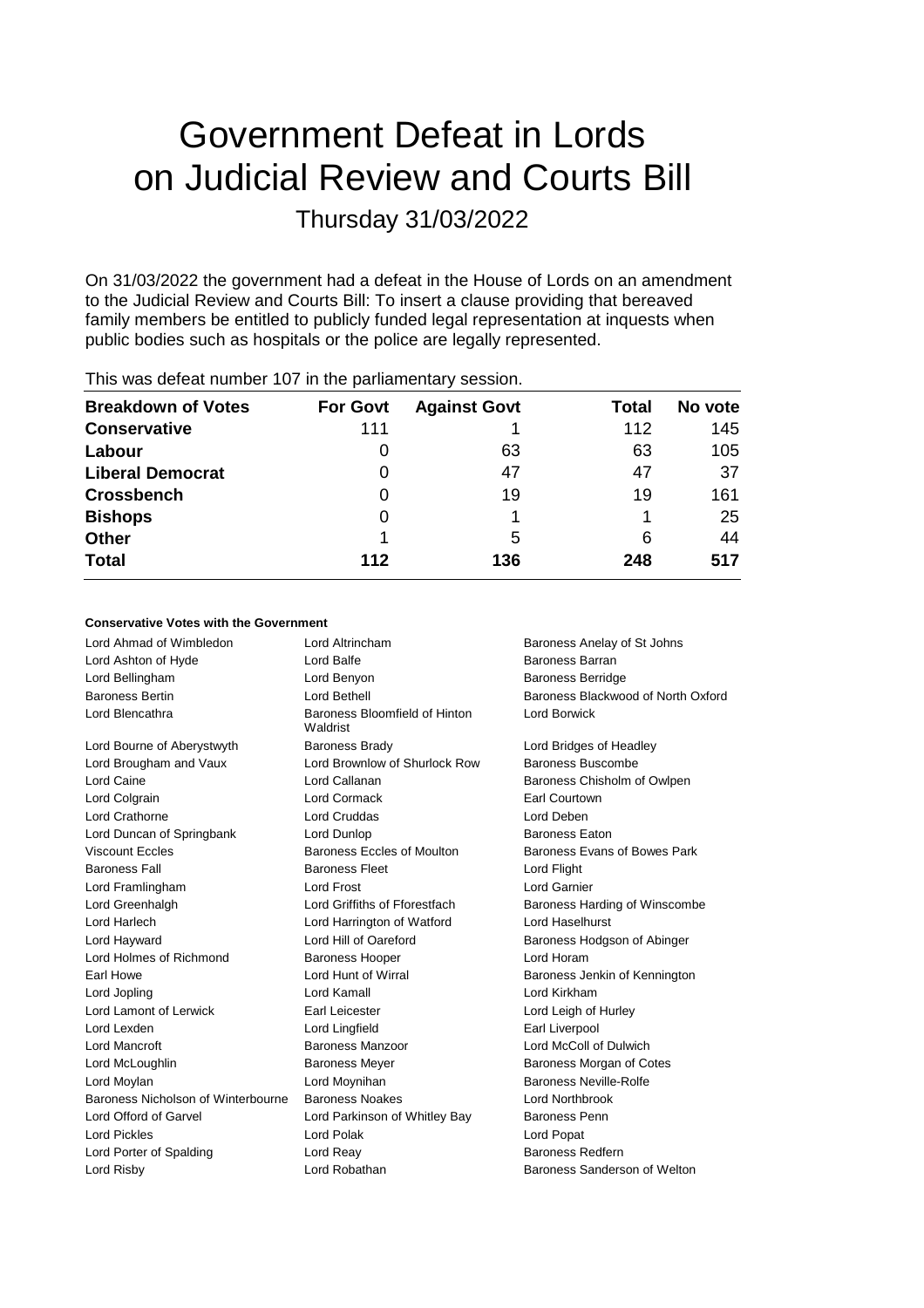Lord Sandhurst Lord Sassoon Baroness Scott of Bybrook Lord Sharpe of Epsom Lord Sherbourne of Didsbury Lord Shinkwin Baroness Stedman-Scott Lord Stewart of Dirleton Baroness Stowell of Beeston Baroness Sugg **Lord Suri Lord Suri Lord Taylor of Holbeach** Core Lord Udny-Lister **Baroness Vere of Norbiton** Baroness Verma Lord Willetts **Baroness Williams of Trafford** Lord Wolfson of Tredegar Baroness Wyld Lord Young of Cookham Viscount Younger of Leckie

#### **Conservative Votes against the Government** Baroness Shackleton of Belgravia

## **Labour Votes with the Government**

#### **Labour Votes against the Government**

| LUIU AUUHIS                  |
|------------------------------|
| Lord Bach                    |
| Lord Blunkett                |
| Lord Brooke of Alverthorpe   |
| Lord Cashman                 |
| <b>Lord Coaker</b>           |
| Lord Davidson of Glen Clova  |
| <b>Baroness Drake</b>        |
| Lord Foulkes of Cumnock      |
| I ord Hain                   |
| Baroness Hayman of Ullock    |
| Baroness Henig               |
| Lord Kennedy of Southwark    |
| Lord Liddle                  |
| Baroness McIntosh of Hudnall |
| Lord Morgan                  |
| Lord Pendry                  |
| Lord Robertson of Port Ellen |
| Lord Sikka                   |
| Viscount Stansgate           |
| Lord Whitty                  |
|                              |

Lord Anderson of Swansea Baroness Armstrong of Hill Top Lord Berkeley **Baroness Blower** Lord Boateng **Lord Bradley** Lord Browne of Ladyton Lord Campbell-Savours Baroness Chakrabarti Viscount Chandos Lord Collins of Highbury Baroness Corston Lord Davies of Brixton **Clove Clove Clove Baroness Donaghy** Lord Dubs **Lord Elder** Baroness Golding **Lord Hacking** Viscount Hanworth Lord Haskel Baroness Healy of Primrose Hill Lord Hendy Lord Howarth of Newport **Baroness Jay of Paddington** Lord Maxton **Lord McAvoy** Baroness Merron **Example 20** Lord Monks Lord Murphy of Torfaen Baroness Osamor Lord Ponsonby of Shulbrede Baroness Ramsay of Cartvale Lord Rosser **Baroness Sherlock** Baroness Smith of Basildon Lord Snape Lord Tunnicliffe **Baroness Wheeler** Baroness Wilcox of Newport Baroness Young of Old Scone

Lord Khan of Burnley **Conners Lawrence of Clarendon** 

## **Liberal Democrat Votes with the Government**

#### **Liberal Democrat Votes against the Government**

| Lord Addington                                | Lord Alderdice                | Lord Allan of Ha       |
|-----------------------------------------------|-------------------------------|------------------------|
| Baroness Bakewell of Hardington<br>Mandeville | <b>Baroness Barker</b>        | <b>Baroness Brinto</b> |
| Lord Bruce of Bennachie                       | Lord Campbell of Pittenweem   | Lord Dholakia          |
| <b>Baroness Featherstone</b>                  | Lord Foster of Bath           | Lord Fox               |
| Baroness Garden of Frognal                    | Lord German                   | <b>Baroness Grend</b>  |
| Baroness Hamwee                               | Baroness Harris of Richmond   | Lord Hussain           |
| <b>Baroness Hussein-Ece</b>                   | Lord Jones of Cheltenham      | Baroness Krame         |
| Lord Marks of Henley-on-Thames                | Lord Newby                    | <b>Baroness Northo</b> |
| <b>Lord Oates</b>                             | Lord Paddick                  | <b>Baroness Parmi</b>  |
| <b>Baroness Pinnock</b>                       | Lord Purvis of Tweed          | Lord Redesdale         |
| Lord Rennard                                  | Lord Scriven                  | <b>Baroness Sheeh</b>  |
| Lord Shipley                                  | Baroness Smith of Newnham     | Lord Stoneham          |
| Lord Storey                                   | Lord Strasburger              | Lord Stunell           |
| <b>Baroness Suttie</b>                        | Baroness Thomas of Winchester | Lord Thomas of         |
| <b>Viscount Thurso</b>                        | Lord Tope                     | Baroness Tyler o       |
| Lord Wallace of Saltaire                      | <b>Baroness Walmsley</b>      |                        |

Allan of Hallam ness Brinton

ness Grender baroness Kramer oness Northover **Dress Parminter** ness Sheehan Stoneham of Droxford Thomas of Gresford ness Tyler of Enfield

**Crossbench Votes with the Government**